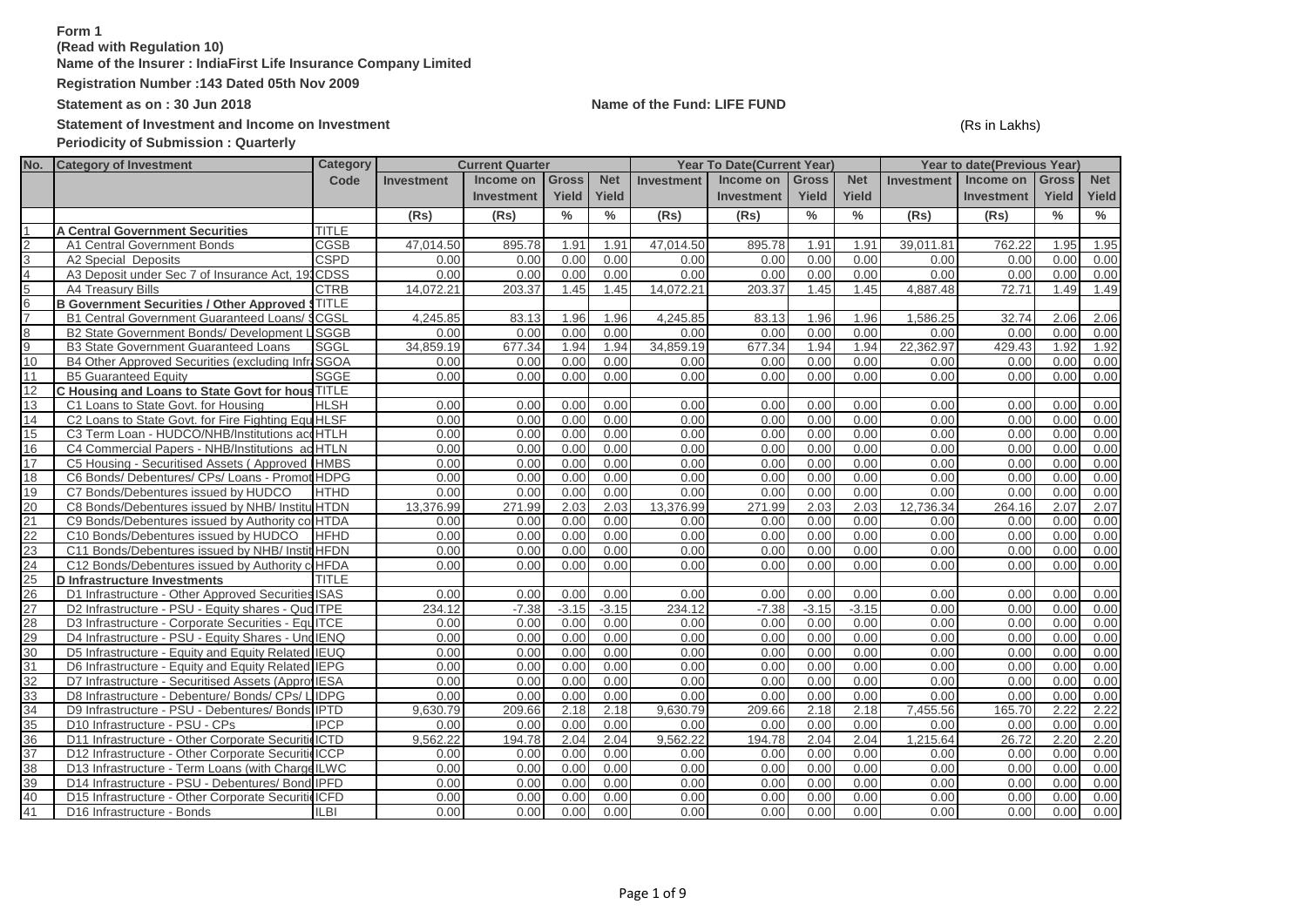| No. | <b>Category of Investment</b>                       | <b>Category</b> | <b>Current Quarter</b><br>Income on<br>Gross |                   |         | <b>Year To Date(Current Year)</b> |                   |                   |              | <b>Year to date(Previous Year)</b> |                   |                   |                  |            |
|-----|-----------------------------------------------------|-----------------|----------------------------------------------|-------------------|---------|-----------------------------------|-------------------|-------------------|--------------|------------------------------------|-------------------|-------------------|------------------|------------|
|     |                                                     | Code            | Investment                                   |                   |         | <b>Net</b>                        | <b>Investment</b> | Income on         | <b>Gross</b> | <b>Net</b>                         | <b>Investment</b> | Income on         | <b>Gross</b>     | <b>Net</b> |
|     |                                                     |                 |                                              | <b>Investment</b> | Yield   | Yield                             |                   | <b>Investment</b> | Yield        | Yield                              |                   | <b>Investment</b> | Yield            | Yield      |
| 42  | E Approved Investment Subject To Exposure TITLE     |                 |                                              |                   |         |                                   |                   |                   |              |                                    |                   |                   |                  |            |
| 43  | E1 PSU - (Approved Investment)-Equity Shar EAEQ     |                 | 38.92                                        | 0.62              | 1.58    | 1.58                              | 38.92             | 0.62              | 1.58         | 1.58                               | 72.31             | $-8.89$           | $-12.30 - 12.30$ |            |
| 44  | E2 Corporate Securities (Approved Investme EACE     |                 | 1,800.78                                     | $-61.83$          | $-3.43$ | $-3.43$                           | 1.800.78          | $-61.83$          | $-3.43$      | $-3.43$                            | 366.55            | $-5.50$           | $-1.50$          | $-1.50$    |
| 45  | E3 PSU-(Approved Investments) - Equity Sha ETPE     |                 | 0.00                                         | 0.00              | 0.00    | 0.00                              | 0.00              | 0.00              | 0.00         | 0.00                               | 0.00              | 0.00              | 0.00             | 0.00       |
| 46  | E4 Corporate Securities (Approved Investme ETCE     |                 | 0.00                                         | 0.00              | 0.00    | 0.00                              | 0.00              | 0.00              | 0.00         | 0.00                               | 0.00              | 0.00              | 0.00             | 0.00       |
| 47  | E5 Corporate Securities (Approved Investme EENQ     |                 | 0.00                                         | 0.00              | 0.00    | 0.00                              | 0.00              | 0.00              | 0.00         | 0.00                               | 0.00              | 0.00              | 0.00             | 0.00       |
| 48  | E6 PSU - Equity Shares - Unquoted                   | <b>EEUQ</b>     | 0.00                                         | 0.00              | 0.00    | 0.00                              | 0.00              | 0.00              | 0.00         | 0.00                               | 0.00              | 0.00              | 0.00             | 0.00       |
| 49  | E7 Equity Shares - Companies incorporated (EFES)    |                 | 0.00                                         | 0.00              | 0.00    | 0.00                              | 0.00              | 0.00              | 0.00         | 0.00                               | 0.00              | 0.00              | 0.00             | 0.00       |
| 50  | E8 Equity Shares (incl. Equity related Instrum EEPG |                 | 0.00                                         | 0.00              | 0.00    | 0.00                              | 0.00              | 0.00              | 0.00         | 0.00                               | 0.00              | 0.00              | 0.00             | 0.00       |
| 51  | E9 Corporate Securities - Bonds - Taxable           | <b>EPBT</b>     | 0.00                                         | 0.00              | 0.00    | 0.00                              | 0.00              | 0.00              | 0.00         | 0.00                               | 0.00              | 0.00              | 0.00             | 0.00       |
| 52  | E10 Corporate Securities - Bonds - Tax free EPBF    |                 | 0.00                                         | 0.00              | 0.00    | 0.00                              | 0.00              | 0.00              | 0.00         | 0.00                               | 0.00              | 0.00              | 0.00             | 0.00       |
| 53  | E11 Corporate Securities (Approved Investm EPNQ     |                 | 0.00                                         | 0.00              | 0.00    | 0.00                              | 0.00              | 0.00              | 0.00         | 0.00                               | 0.00              | 0.00              | 0.00             | 0.00       |
| 54  | E12 Corporate Securities (Approved Investm ECIS     |                 | 0.00                                         | 0.00              | 0.00    | 0.00                              | 0.00              | 0.00              | 0.00         | 0.00                               | 0.00              | 0.00              | 0.00             | 0.00       |
| 55  | E13 Corporate Securities (Approved Investment       | <b>ECOS</b>     | 5.730.89                                     | 113.55            | 1.98    | 1.98                              | 5.730.89          | 113.55            | 1.98         | 1.98                               | 2.597.32          | 54.50             | 2.10             | 2.10       |
| 56  | E14 Corporate Securities - Debentures/ Bond EDPG    |                 | 0.00                                         | 0.00              | 0.00    | 0.00                              | 0.00              | 0.00              | 0.00         | 0.00                               | 0.00              | 0.00              | 0.00             | 0.00       |
| 57  | E15 Corporate Securities (Approved Investm ECDI     |                 | 0.00                                         | 0.00              | 0.00    | 0.00                              | 0.00              | 0.00              | 0.00         | 0.00                               | 0.00              | 0.00              | 0.00             | 0.00       |
| 58  | E16 Investment Properties - Immovable               | <b>EINP</b>     | 0.00                                         | 0.00              | 0.00    | 0.00                              | 0.00              | 0.00              | 0.00         | 0.00                               | 0.00              | 0.00              | 0.00             | 0.00       |
| 59  | E17 Loans - Policy Loans                            | <b>ELPL</b>     | 0.00                                         | 0.00              | 0.00    | 0.00                              | 0.00              | 0.00              | 0.00         | 0.00                               | 0.00              | 0.00              | 0.00             | 0.00       |
| 60  | E18 Loans Secured Loans - Mortgage of Prop ELMI     |                 | 0.00                                         | 0.00              | 0.00    | 0.00                              | 0.00              | 0.00              | 0.00         | 0.00                               | 0.00              | 0.00              | 0.00             | 0.00       |
| 61  | E19 Loans Secured Loans -Mortgage of PropELMO       |                 | 0.00                                         | 0.00              | 0.00    | 0.00                              | 0.00              | 0.00              | 0.00         | 0.00                               | 0.00              | 0.00              | 0.00             | 0.00       |
| 62  | E20 Deposits - Deposit with scheduled banks ECDB    |                 | 1,078.22                                     | 18.91             | 1.75    | 1.75                              | 1.078.22          | 18.91             | 1.75         | 1.75                               | 910.90            | 15.86             | 1.74             | 1.74       |
| 63  | E21 Deposits - CDs with Scheduled Banks             | <b>EDCD</b>     | 0.00                                         | 0.00              | 0.00    | 0.00                              | 0.00              | 0.00              | 0.00         | 0.00                               | 0.00              | 0.00              | 0.00             | 0.00       |
| 64  | E22 Deposits - Money at call and short notic ECMR   |                 | 0.00                                         | 0.00              | 0.00    | 0.00                              | 0.00              | 0.00              | 0.00         | 0.00                               | 0.00              | 0.00              | 0.00             | 0.00       |
| 65  | E23 CCIL (Approved Investement) - CBLO              | <b>ECBO</b>     | 46.113.07                                    | 666.93            | 1.45    | 1.45                              | 46.113.07         | 666.93            | 1.45         | 1.45                               | 22,748.42         | 333.93            | 1.47             | 1.47       |
| 66  | E24 Commercial Papers issued by all India FECCP     |                 | 934.95                                       | 12.09             | 1.29    | 1.29                              | 934.95            | 12.09             | 1.29         | 1.29                               | 469.29            | 6.34              | 1.35             | 1.35       |
| 67  | <b>E25 Application Money</b>                        | <b>ECAM</b>     | 4,981.13                                     | 0.00              | 0.00    | 0.00                              | 4,981.13          | 0.00              | 0.00         | 0.00                               | 310.17            | 0.00              | 0.00             | 0.00       |
| 68  | E26 Deposit with Primary Dealers duly recog EDPD    |                 | 0.00                                         | 0.00              | 0.00    | 0.00                              | 0.00              | 0.00              | 0.00         | 0.00                               | 0.00              | 0.00              | 0.00             | 0.00       |
| 69  | E27 Perpetual Debt Instruments of Tier I and EUPD   |                 | 0.00                                         | 0.00              | 0.00    | 0.00                              | 0.00              | 0.00              | 0.00         | 0.00                               | 0.00              | 0.00              | 0.00             | 0.00       |
| 70  | E28 Perpetual Debt Instruments of Tier I and EPPD   |                 | 0.00                                         | 0.00              | 0.00    | 0.00                              | 0.00              | 0.00              | 0.00         | 0.00                               | 0.00              | 0.00              | 0.00             | 0.00       |
| 71  | E29 Perpetual Non-Cum. P.Shares and Rede EUPS       |                 | 0.00                                         | 0.00              | 0.00    | 0.00                              | 0.00              | 0.00              | 0.00         | 0.00                               | 0.00              | 0.00              | 0.00             | 0.00       |
| 72  | E30 Perpetual Non-Cum. P. Shares and Rede EPPS      |                 | 0.00                                         | 0.00              | 0.00    | 0.00                              | 0.00              | 0.00              | 0.00         | 0.00                               | 0.00              | 0.00              | 0.00             | 0.00       |
| 73  | E31 Foreign Debt Securities (Invested prior to EFDS |                 | 0.00                                         | 0.00              | 0.00    | 0.00                              | 0.00              | 0.00              | 0.00         | 0.00                               | 0.00              | 0.00              | 0.00             | 0.00       |
| 74  | E32 Mutual Funds - ETF                              | <b>EETF</b>     | 0.00                                         | 0.00              | 0.00    | 0.00                              | 0.00              | 0.00              | 0.00         | 0.00                               | 0.00              | 0.00              | 0.00             | 0.00       |
| 75  | E33 Mutual Funds - Gilt/ G Sec/ Liquid Scher EGMF   |                 | 1.001.09                                     | 2.40              | 0.24    | 0.24                              | 1.001.09          | 2.40              | 0.24         | 0.24                               | 3,473.23          | 56.86             | 1.64             | 1.64       |
| 76  | E34 Mutual Funds - (under Insurer's Promote EMPG    |                 | 0.00                                         | 0.00              | 0.00    | 0.00                              | 0.00              | 0.00              | 0.00         | 0.00                               | 0.00              | 0.00              | 0.00             | 0.00       |
| 77  | E35 Additional Tier 1 (Basel III Compliant) PelEAPB |                 | 3.455.43                                     | $-100.45$         | $-2.91$ | $-2.91$                           | 3.455.43          | $-100.45$         | $-2.91$      | $-2.91$                            | 0.00              | 0.00              | 0.00             | 0.00       |
| 78  | E36 Net Current Assets (Only in respect of U ENCA   |                 | 0.00                                         | 0.00              | 0.00    | 0.00                              | 0.00              | 0.00              | 0.00         | 0.00                               | 0.00              | 0.00              | 0.00             | 0.00       |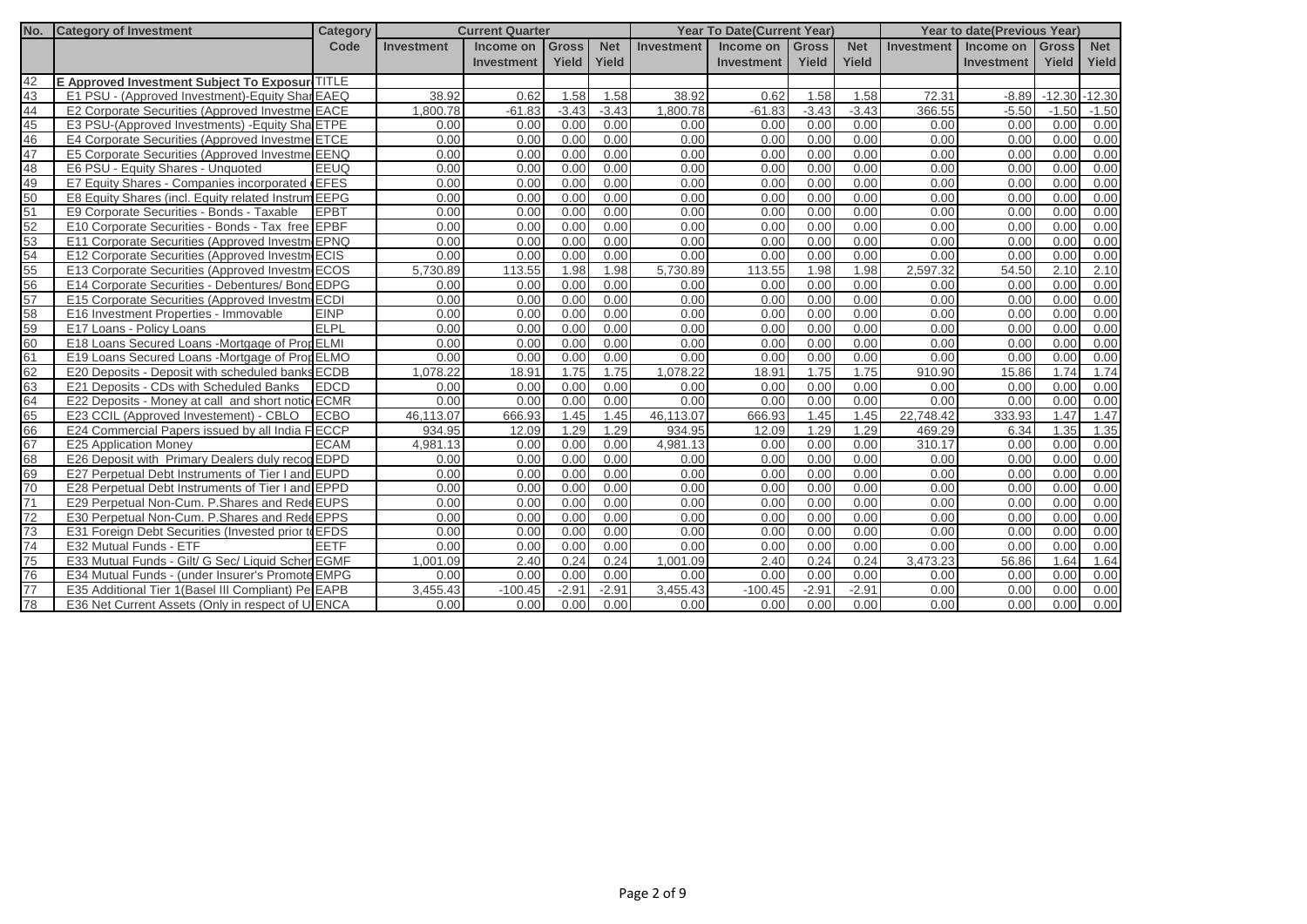| No. | <b>Category of Investment</b>                       | <b>Category</b> | <b>Current Quarter</b> |            |              |            | <b>Year To Date (Current Year)</b> |                   |              |            | <b>Year to date(Previous Year)</b> |            |              |            |
|-----|-----------------------------------------------------|-----------------|------------------------|------------|--------------|------------|------------------------------------|-------------------|--------------|------------|------------------------------------|------------|--------------|------------|
|     |                                                     | Code            | Investment             | Income on  | <b>Gross</b> | <b>Net</b> | <b>Investment</b>                  | Income on         | <b>Gross</b> | <b>Net</b> | <b>Investment</b>                  | Income on  | <b>Gross</b> | <b>Net</b> |
|     |                                                     |                 |                        | Investment | Yield        | Yield      |                                    | <b>Investment</b> | Yield        | Yield      |                                    | Investment | Yield        | Yield      |
| 79  | <b>F Other than Approved Securities</b>             | <b>TITLE</b>    |                        |            |              |            |                                    |                   |              |            |                                    |            |              |            |
| 80  | F1 Alternate Investment Fund - AIF                  | <b>OAFA</b>     | 760.70                 | 11.55      | .52          | 1.52       | 760.70                             | 11.55             | .52          | .52        | 761.90                             | 31.88      | 4.18         | 4.18       |
| 81  | F2 Other than Approved Investments -Bonds OBPT      |                 | 0.00                   | 0.00       | 0.00         | 0.00       | 0.00                               | 0.00              | 0.00         | 0.00       | 0.00                               | 0.00       | 0.00         | 0.00       |
| 82  | F3 Other than Approved Investments -Bonds OBPF      |                 | 0.00                   | 0.00       | 0.00         | 0.00       | 0.00                               | 0.00              | 0.00         | 0.00       | 0.00                               | 0.00       | 0.00         | 0.00       |
| 83  | F4 Other than Approved Investments - Equity OESH    |                 | 404.33                 | $-74.56$   | $-18.44$     | $-18.44$   | 404.33                             | $-74.56$          | $-18.44$     | $-18.44$   | 147.34                             | $-22.80$   | $-15.47$     | $-15.47$   |
| 84  | F5 Equity Shares (incl. Equity related Instrum OEPG |                 | 0.00                   | 0.00       | 0.00         | 0.00       | 0.00                               | 0.00              | 0.00         | 0.00       | 0.00                               | 0.00       | 0.00         | 0.00       |
| 85  | F6 Other than Approved Investments -Deben OLDB      |                 | 0.00                   | 0.00       | 0.00         | 0.00       | 0.00                               | 0.00              | 0.00         | 0.00       | 0.00                               | 0.00       | 0.00         | 0.00       |
| 86  | F7 Debentures/ Bonds/ CPs/ Loans etc. - Pro ODPG    |                 | 0.00                   | 0.00       | 0.00         | 0.00       | 0.00                               | 0.00              | 0.00         | 0.00       | 0.00                               | 0.00       | 0.00         | 0.00       |
| 87  | <b>F8 Commercial Papers</b>                         | <b>OACP</b>     | 0.00                   | 0.00       | 0.00         | 0.00       | 0.00                               | 0.00              | 0.00         | 0.00       | 0.00                               | 0.00       | 0.00         | 0.00       |
| 88  | F9 Other than Approved Investments -Pref SIOPSH     |                 | 0.00                   | 0.00       | 0.00         | 0.00       | 0.00                               | 0.00              | 0.00         | 0.00       | 0.00                               | 0.00       | 0.00         | 0.00       |
| 89  | F10 Other than Approved Investments - Ventu OVNF    |                 | 0.00                   | 0.00       | 0.00         | 0.00       | 0.00                               | 0.00              | 0.00         | 0.00       | 0.00                               | 0.00       | 0.00         | 0.00       |
| 90  | F11 Other than Approved Investments - Short OSLU    |                 | 0.00                   | 0.00       | 0.00         | 0.00       | 0.00                               | 0.00              | 0.00         | 0.00       | 0.00                               | 0.00       | 0.00         | 0.00       |
| 91  | F12 Other than Approved Investments - Term OTLW     |                 | 0.00                   | 0.00       | 0.00         | 0.00       | 0.00                               | 0.00              | 0.00         | 0.00       | 0.00                               | 0.00       | 0.00         | 0.00       |
| 92  | F13 Mutual Funds - Debt/ Income/ Serial PlanOMGS    |                 | 0.00                   | 0.00       | 0.00         | 0.00       | 0.00                               | 0.00              | 0.00         | 0.00       | 0.00                               | 0.00       | 0.00         | 0.00       |
| 93  | F14 Mutual Funds - ETF                              | <b>OETF</b>     | 322.29                 | $-11.85$   | $-3.68$      | $-3.68$    | 322.29                             | $-11.85$          | $-3.68$      | $-3.68$    | 0.00                               | 0.00       | 0.00         | 0.00       |
| 94  | F15 Mutual Funds - (under Insurer's Promote OMPG    |                 | 0.00                   | 0.00       | 0.00         | 0.00       | 0.00                               | 0.00              | 0.00         | 0.00       | 0.00                               | 0.00       | 0.00         | 0.00       |
| 95  | F16 Derivative Instruments                          | <b>OCDI</b>     | 0.00                   | 0.00       | 0.00         | 0.00       | 0.00                               | 0.00              | 0.00         | 0.00       | 0.00                               | 0.00       | 0.00         | 0.00       |
| 96  | F17 Securitised Assets (underlying assets HoOPSA    |                 | 0.00                   | 0.00       | 0.00         | 0.00       | 0.00                               | 0.00              | 0.00         | 0.00       | 0.00                               | 0.00       | 0.00         | 0.00       |
| 97  | F18 Equity Shares (PSU \$ Unlisted)                 | <b>OEPU</b>     | 224.66                 | $-13.74$   | $-6.1$       | $-6.11$    | 224.66                             | $-13.74$          | $-6.11$      | $-6.11$    | 125.00                             | 0.00       | 0.00         | 0.00       |
| 98  | F19 Investment properties - Immovable               | <b>OIPI</b>     | 0.00                   | 0.00       | 0.00         | 0.00       | 0.00                               | 0.00              | 0.00         | 0.00       | 0.00                               | 0.00       | 0.00         | 0.00       |
|     |                                                     | <b>TOTAL</b>    | 199,842.34             | 3,092.28   | 1.55         | 1.55       | 199,842.34                         | 3,092.28          | 1.55         | 1.55       | 121,238.49                         | 2,215.86   | 1.83         | 1.83       |

#### **CERTIFICATION**

Certified that the information given herein are correct and complete to the best of my knowledge and belief and nothing has been concealed or suppressed

Signature : \_\_\_\_\_\_\_\_\_\_\_\_\_\_\_\_\_\_\_\_\_\_

Date : 10 Jul 2018 Full Name : Satishwar Balakrishnan Chief Financial Officer

Note: Category of investment (COI) shall be as per Guidelines, as amended from time to time

1. Based on daily simple Average of Investments

2. Yield netted for tax

3. In the previous year column, figures of the corresponding Year to date of the previous financial year shall be shown.

4. FORM-1 shall be prepared in respect of each fund. In case of ULIP FORM-1 shall be prepared at Segregated Fund (SFIN) level and also at consolidated level.

5. YTD Income on investment shall be reconciled with figures in P&L and Revenue account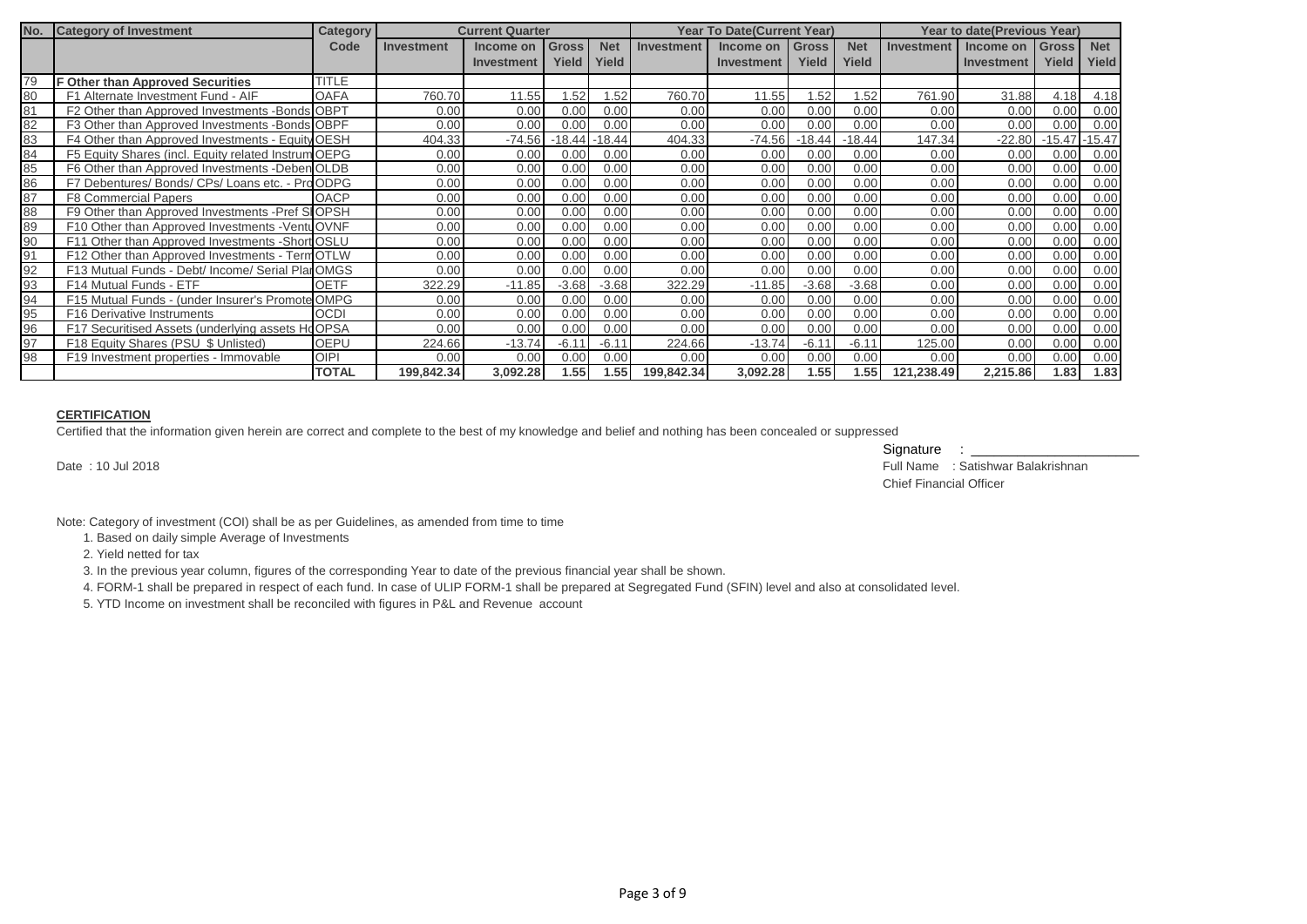## **Form 1 (Read with Regulation 10) Name of the Insurer : IndiaFirst Life Insurance Company Limited Registration Number :143 Dated 05th Nov 2009**

## **Statement as on : 30 Jun 2018 Name of the Fund: PENSION AND GEN ANNUITY BUSINESS**

# Statement of Investment and Income on Investment **and Income on Investment** (Rs in Lakhs)

# **Periodicity of Submission : Quarterly**

| No.            | <b>Category of Investment</b>                      | Category     |            | <b>Current Quarter</b> |               |               |                   | <b>Year To Date(Current Year)</b> |               |               |                   | Year to date(Previous Year) |               |               |
|----------------|----------------------------------------------------|--------------|------------|------------------------|---------------|---------------|-------------------|-----------------------------------|---------------|---------------|-------------------|-----------------------------|---------------|---------------|
|                |                                                    | Code         | Investment | Income on              | <b>Gross</b>  | <b>Net</b>    | <b>Investment</b> | Income on                         | <b>Gross</b>  | <b>Net</b>    | <b>Investment</b> | Income on                   | <b>Gross</b>  | <b>Net</b>    |
|                |                                                    |              |            | <b>Investment</b>      | Yield         | Yield         |                   | <b>Investment</b>                 | Yield         | Yield         |                   | <b>Investment</b>           | <b>Yield</b>  | Yield         |
|                |                                                    |              | (Rs)       | (Rs)                   | $\frac{0}{0}$ | $\frac{0}{0}$ | (Rs)              | (Rs)                              | $\frac{0}{0}$ | $\frac{0}{0}$ | (Rs)              | (Rs)                        | $\frac{0}{0}$ | $\frac{0}{0}$ |
|                | <b>A Central Government Securities</b>             | <b>TITLE</b> |            |                        |               |               |                   |                                   |               |               |                   |                             |               |               |
| $\overline{2}$ | A1 Central Government Bonds                        | <b>CGSB</b>  | 146.105.26 | 2.641.32               | 1.81          | 1.81          | 146.105.26        | 2.641.32                          | 1.81          | 1.81          | 152.231.74        | 3.437.51                    | 2.26          | 2.26          |
| 3              | A2 Special Deposits                                | <b>CSPD</b>  | 0.00       | 0.00                   | 0.00          | 0.00          | 0.00              | 0.00                              | 0.00          | 0.00          | 0.00              | 0.00                        | 0.00          | 0.00          |
| $\overline{4}$ | A3 Deposit under Sec 7 of Insurance Act, 19 CDSS   |              | 0.00       | 0.00                   | 0.00          | 0.00          | 0.00              | 0.00                              | 0.00          | 0.00          | 0.00              | 0.00                        | 0.00          | 0.00          |
| 5              | A4 Treasury Bills                                  | <b>CTRB</b>  | 24,068.97  | 347.73                 | 1.44          | 1.44          | 24,068.97         | 347.73                            | 1.44          | 1.44          | 10,702.02         | 155.36                      | 1.45          | 1.45          |
| 6              | <b>B Government Securities / Other Approved</b>    | <b>TITLE</b> |            |                        |               |               |                   |                                   |               |               |                   |                             |               |               |
| $\overline{7}$ | B1 Central Government Guaranteed Loans/ \$CGSL     |              | 11,448.04  | 219.55                 | 1.92          | 1.92          | 11.448.04         | 219.55                            | 1.92          | 1.92          | 28,858.53         | 604.28                      | 2.09          | 2.09          |
| 8              | B2 State Government Bonds/ Development             | <b>LSGGB</b> | 0.00       | 0.00                   | 0.00          | 0.00          | 0.00              | 0.00                              | 0.00          | 0.00          | 0.00              | 0.00                        | 0.00          | 0.00          |
| $\overline{9}$ | <b>B3 State Government Guaranteed Loans</b>        | <b>SGGL</b>  | 107,631.71 | 2,058.51               | 1.91          | 1.91          | 107,631.71        | 2.058.51                          | 1.91          | 1.91          | 75,552.89         | 1,551.00                    | 2.05          | 2.05          |
| 10             | B4 Other Approved Securities (excluding Infr SGOA  |              | 0.00       | 0.00                   | 0.00          | 0.00          | 0.00              | 0.00                              | 0.00          | 0.00          | 0.00              | 0.00                        | 0.00          | 0.00          |
| 11             | <b>B5 Guaranteed Equity</b>                        | SGGE         | 0.00       | 0.00                   | 0.00          | 0.00          | 0.00              | 0.00                              | 0.00          | 0.00          | 0.00              | 0.00                        | 0.00          | 0.00          |
| 12             | C Housing and Loans to State Govt for hous TITLE   |              |            |                        |               |               |                   |                                   |               |               |                   |                             |               |               |
| 13             | C1 Loans to State Govt. for Housing                | <b>HLSH</b>  | 0.00       | 0.00                   | 0.00          | 0.00          | 0.00              | 0.00                              | 0.00          | 0.00          | 0.00              | 0.00                        | 0.00          | 0.00          |
| 14             | C2 Loans to State Govt. for Fire Fighting Equ HLSF |              | 0.00       | 0.00                   | 0.00          | 0.00          | 0.00              | 0.00                              | 0.00          | 0.00          | 0.00              | 0.00                        | 0.00          | 0.00          |
| 15             | C3 Term Loan - HUDCO/NHB/Institutions ac HTLH      |              | 0.00       | 0.00                   | 0.00          | 0.00          | 0.00              | 0.00                              | 0.00          | 0.00          | 0.00              | 0.00                        | 0.00          | 0.00          |
| 16             | C4 Commercial Papers - NHB/Institutions ad HTLN    |              | 0.00       | 0.00                   | 0.00          | 0.00          | 0.00              | 0.00                              | 0.00          | 0.00          | 0.00              | 0.00                        | 0.00          | 0.00          |
| 17             | C5 Housing - Securitised Assets (Approved HMBS     |              | 0.00       | 0.00                   | 0.00          | 0.00          | 0.00              | 0.00                              | 0.00          | 0.00          | 0.00              | 0.00                        | 0.00          | 0.00          |
| 18             | C6 Bonds/ Debentures/ CPs/ Loans - Promot HDPG     |              | 0.00       | 0.00                   | 0.00          | 0.00          | 0.00              | 0.00                              | 0.00          | 0.00          | 0.00              | 0.00                        | 0.00          | 0.00          |
| 19             | C7 Bonds/Debentures issued by HUDCO                | <b>HTHD</b>  | 0.00       | 0.00                   | 0.00          | 0.00          | 0.00              | 0.00                              | 0.00          | 0.00          | 0.00              | 0.00                        | 0.00          | 0.00          |
| 20             | C8 Bonds/Debentures issued by NHB/ InstituHTDN     |              | 76,149.55  | 1.551.31               | 2.04          | 2.04          | 76,149.55         | 1.551.31                          | 2.04          | 2.04          | 84,711.25         | 1,913.81                    | 2.26          | 2.26          |
| 21             | C9 Bonds/Debentures issued by Authority co HTDA    |              | 0.00       | 0.00                   | 0.00          | 0.00          | 0.00              | 0.00                              | 0.00          | 0.00          | 0.00              | 0.00                        | 0.00          | 0.00          |
| 22             | C10 Bonds/Debentures issued by HUDCO               | <b>HFHD</b>  | 0.00       | 0.00                   | 0.00          | 0.00          | 0.00              | 0.00                              | 0.00          | 0.00          | 0.00              | 0.00                        | 0.00          | 0.00          |
| 23             | C11 Bonds/Debentures issued by NHB/ Instit HFDN    |              | 0.00       | 0.00                   | 0.00          | 0.00          | 0.00              | 0.00                              | 0.00          | 0.00          | 0.00              | 0.00                        | 0.00          | 0.00          |
| 24             | C12 Bonds/Debentures issued by Authority o HFDA    |              | 0.00       | 0.00                   | 0.00          | 0.00          | 0.00              | 0.00                              | 0.00          | 0.00          | 0.00              | 0.00                        | 0.00          | 0.00          |
| 25             | <b>D</b> Infrastructure Investments                | <b>TITLE</b> |            |                        |               |               |                   |                                   |               |               |                   |                             |               |               |
| 26             | D1 Infrastructure - Other Approved Securities ISAS |              | 0.00       | 0.00                   | 0.00          | 0.00          | 0.00              | 0.00                              | 0.00          | 0.00          | 0.00              | 0.00                        | 0.00          | 0.00          |
| 27             | D2 Infrastructure - PSU - Equity shares - Que ITPE |              | 0.00       | 0.00                   | 0.00          | 0.00          | 0.00              | 0.00                              | 0.00          | 0.00          | 0.00              | 0.00                        | 0.00          | 0.00          |
| 28             | D3 Infrastructure - Corporate Securities - EquITCE |              | 0.00       | 0.00                   | 0.00          | 0.00          | 0.00              | 0.00                              | 0.00          | 0.00          | 0.00              | 0.00                        | 0.00          | 0.00          |
| 29             | D4 Infrastructure - PSU - Equity Shares - Und IENQ |              | 0.00       | 0.00                   | 0.00          | 0.00          | 0.00              | 0.00                              | 0.00          | 0.00          | 0.00              | 0.00                        | 0.00          | 0.00          |
| 30             | D5 Infrastructure - Equity and Equity Related IEUQ |              | 0.00       | 0.00                   | 0.00          | 0.00          | 0.00              | 0.00                              | 0.00          | 0.00          | 0.00              | 0.00                        | 0.00          | 0.00          |
| 31             | D6 Infrastructure - Equity and Equity Related IEPG |              | 0.00       | 0.00                   | 0.00          | 0.00          | 0.00              | 0.00                              | 0.00          | 0.00          | 0.00              | 0.00                        | 0.00          | 0.00          |
| 32             | D7 Infrastructure - Securitised Assets (Appro IESA |              | 0.00       | 0.00                   | 0.00          | 0.00          | 0.00              | 0.00                              | 0.00          | 0.00          | 0.00              | 0.00                        | 0.00          | 0.00          |
| 33             | D8 Infrastructure - Debenture/ Bonds/ CPs/ LIDPG   |              | 0.00       | 0.00                   | 0.00          | 0.00          | 0.00              | 0.00                              | 0.00          | 0.00          | 0.00              | 0.00                        | 0.00          | 0.00          |
| 34             | D9 Infrastructure - PSU - Debentures/ Bonds IPTD   |              | 117,743.49 | 2,331.55               | 1.98          | 1.98          | 117,743.49        | 2.331.55                          | 1.98          | 1.98          | 132,323.36        | 2.889.28                    | 2.18          | 2.18          |
| 35             | D10 Infrastructure - PSU - CPs                     | <b>IPCP</b>  | 985.85     | 4.98                   | 0.51          | 0.51          | 985.85            | 4.98                              | 0.51          | 0.51          | 0.00              | 0.00                        | 0.00          | 0.00          |
| 36             | D11 Infrastructure - Other Corporate Securiti ICTD |              | 21.038.33  | 449.36                 | 2.14          | 2.14          | 21.038.33         | 449.36                            | 2.14          | 2.14          | 17.226.48         | 370.73                      | 2.15          | 2.15          |
| 37             | D12 Infrastructure - Other Corporate Securiti ICCP |              | 0.00       | 0.00                   | 0.00          | 0.00          | 0.00              | 0.00                              | 0.00          | 0.00          | 0.00              | 0.00                        | 0.00          | 0.00          |
| 38             | D13 Infrastructure - Term Loans (with Charge ILWC  |              | 0.00       | 0.00                   | 0.00          | 0.00          | 0.00              | 0.00                              | 0.00          | 0.00          | 0.00              | 0.00                        | 0.00          | 0.00          |
| 39             | D14 Infrastructure - PSU - Debentures/ Bond IPFD   |              | 0.00       | 0.00                   | 0.00          | 0.00          | 0.00              | 0.00                              | 0.00          | 0.00          | 0.00              | 0.00                        | 0.00          | 0.00          |
| 40             | D15 Infrastructure - Other Corporate Securiti ICFD |              | 0.00       | 0.00                   | 0.00          | 0.00          | 0.00              | 0.00                              | 0.00          | 0.00          | 0.00              | 0.00                        | 0.00          | 0.00          |
| 41             | D16 Infrastructure - Bonds                         | <b>ILBI</b>  | 2.484.79   | 48.07                  | 1.93          | 1.93          | 2.484.79          | 48.07                             | 1.93          | 1.93          | 2,981.97          | 60.91                       | 2.04          | 2.04          |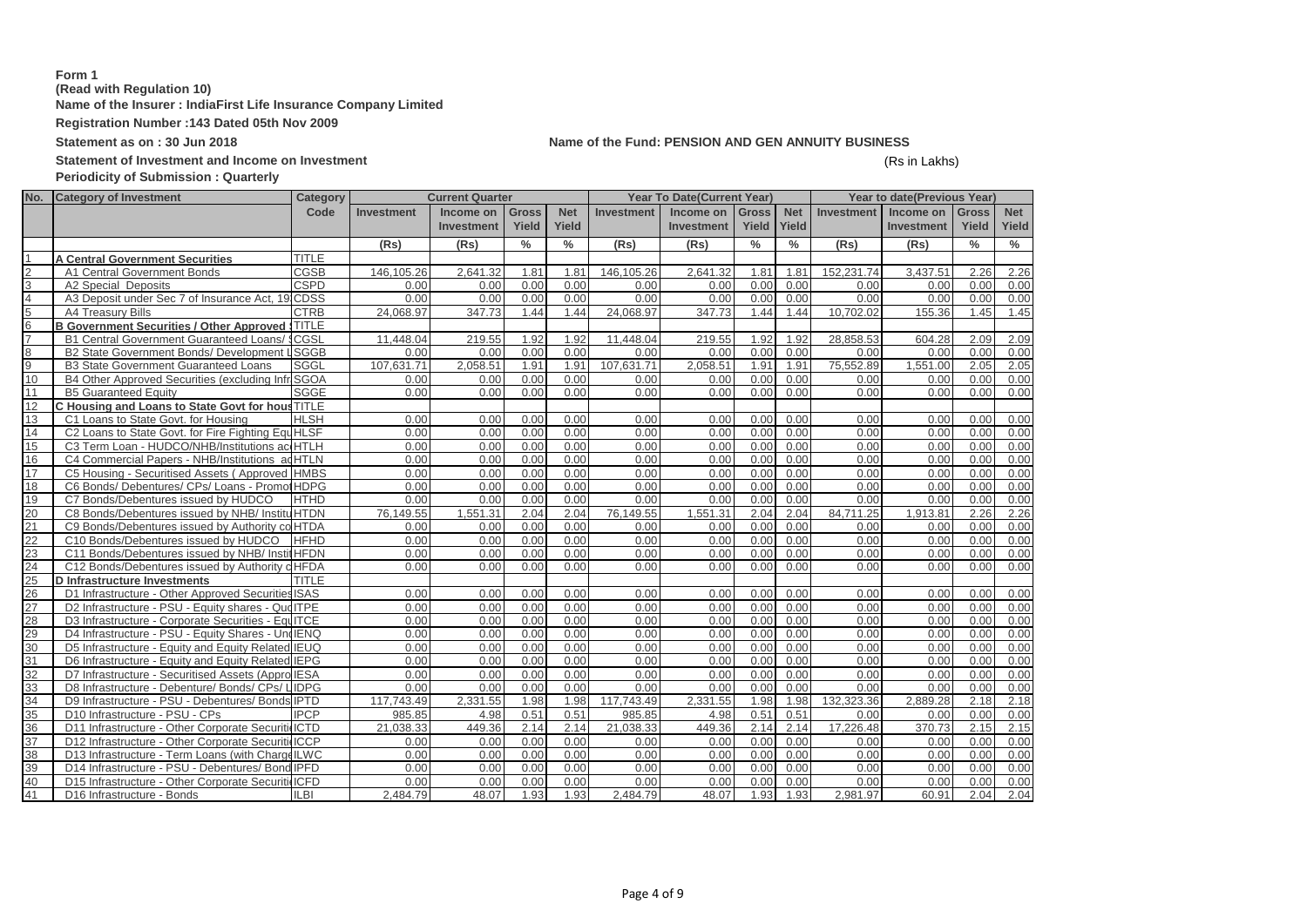| No. | <b>Category of Investment</b>                         | Category    |                   | <b>Current Quarter</b> |              |            |                   | <b>Year To Date(Current Year)</b> |              |             |            | <b>Year to date (Previous Year)</b> |              |            |
|-----|-------------------------------------------------------|-------------|-------------------|------------------------|--------------|------------|-------------------|-----------------------------------|--------------|-------------|------------|-------------------------------------|--------------|------------|
|     |                                                       | Code        | <b>Investment</b> | Income on              | <b>Gross</b> | <b>Net</b> | <b>Investment</b> | Income on                         | <b>Gross</b> | <b>Net</b>  | Investment | Income on                           | <b>Gross</b> | <b>Net</b> |
|     |                                                       |             |                   | <b>Investment</b>      | Yield        | Yield      |                   | <b>Investment</b>                 |              | Yield Yield |            | Investment                          | Yield        | Yield      |
| 42  | <b>E Approved Investment Subject To Exposur TITLE</b> |             |                   |                        |              |            |                   |                                   |              |             |            |                                     |              |            |
| 43  | E1 PSU - (Approved Investment)-Equity Shal EAEQ       |             | 459.69            | $-52.58$               | $-11.44$     | $-11.44$   | 459.69            | $-52.58$                          | $-11.44$     | ####        | 1.422.27   | $-174.94$                           | $-12.30$     | $-12.30$   |
| 44  | E2 Corporate Securities (Approved Investme EACE       |             | 5,699.55          | $-191.65$              | $-3.36$      | $-3.36$    | 5,699.55          | $-191.65$                         | $-3.36$      | $-3.36$     | 4,123.72   | $-137.46$                           | $-3.33$      | $-3.33$    |
| 45  | E3 PSU-(Approved Investments) - Equity Sha ETPE       |             | 0.00              | 0.00                   | 0.00         | 0.00       | 0.00              | 0.00                              | 0.00         | 0.00        | 0.00       | 0.00                                | 0.00         | 0.00       |
| 46  | E4 Corporate Securities (Approved Investme ETCE       |             | 0.00              | 0.00                   | 0.00         | 0.00       | 0.00              | 0.00                              | 0.00         | 0.00        | 0.00       | 0.00                                | 0.00         | 0.00       |
| 47  | E5 Corporate Securities (Approved Investme EENQ       |             | 0.00              | 0.00                   | 0.00         | 0.00       | 0.00              | 0.00                              | 0.00         | 0.00        | 0.00       | 0.00                                | 0.00         | 0.00       |
| 48  | E6 PSU - Equity Shares - Unquoted                     | EEUQ        | 0.00              | 0.00                   | 0.00         | 0.00       | 0.00              | 0.00                              | 0.00         | 0.00        | 0.00       | 0.00                                | 0.00         | 0.00       |
| 49  | E7 Equity Shares - Companies incorporated EFES        |             | 0.00              | 0.00                   | 0.00         | 0.00       | 0.00              | 0.00                              | 0.00         | 0.00        | 0.00       | 0.00                                | 0.00         | 0.00       |
| 50  | E8 Equity Shares (incl. Equity related Instrum EEPG   |             | 0.00              | 0.00                   | 0.00         | 0.00       | 0.00              | 0.00                              | 0.00         | 0.00        | 0.00       | 0.00                                | 0.00         | 0.00       |
| 51  | E9 Corporate Securities - Bonds - Taxable             | <b>EPBT</b> | 0.00              | 0.00                   | 0.00         | 0.00       | 0.00              | 0.00                              | 0.00         | 0.00        | 0.00       | 0.00                                | 0.00         | 0.00       |
| 52  | E10 Corporate Securities - Bonds - Tax free EPBF      |             | 0.00              | 0.00                   | 0.00         | 0.00       | 0.00              | 0.00                              | 0.00         | 0.00        | 0.00       | 0.00                                | 0.00         | 0.00       |
| 53  | E11 Corporate Securities (Approved Investm EPNQ       |             | 0.00              | 0.00                   | 0.00         | 0.00       | 0.00              | 0.00                              | 0.00         | 0.00        | 0.00       | 0.00                                | 0.00         | 0.00       |
| 54  | E12 Corporate Securities (Approved Investm ECIS       |             | 0.00              | 0.00                   | 0.00         | 0.00       | 0.00              | 0.00                              | 0.00         | 0.00        | 0.00       | 0.00                                | 0.00         | 0.00       |
| 55  | E13 Corporate Securities (Approved Investm ECOS       |             | 84.359.91         | 1,730.68               | 2.05         | 2.05       | 84,359.91         | 1,730.68                          | 2.05         | 2.05        | 61,299.77  | 1,267.98                            | 2.07         | 2.07       |
| 56  | E14 Corporate Securities - Debentures/ Bond EDPG      |             | 0.00              | 0.00                   | 0.00         | 0.00       | 0.00              | 0.00                              | 0.00         | 0.00        | 0.00       | 0.00                                | 0.00         | 0.00       |
| 57  | E15 Corporate Securities (Approved Investm ECDI       |             | 0.00              | 0.00                   | 0.00         | 0.00       | 0.00              | 0.00                              | 0.00         | 0.00        | 0.00       | 0.00                                | 0.00         | 0.00       |
| 58  | E16 Investment Properties - Immovable                 | <b>EINP</b> | 0.00              | 0.00                   | 0.00         | 0.00       | 0.00              | 0.00                              | 0.00         | 0.00        | 0.00       | 0.00                                | 0.00         | 0.00       |
| 59  | E17 Loans - Policy Loans                              | ELPL        | 0.00              | 0.00                   | 0.00         | 0.00       | 0.00              | 0.00                              | 0.00         | 0.00        | 0.00       | 0.00                                | 0.00         | 0.00       |
| 60  | E18 Loans Secured Loans - Mortgage of Prot ELMI       |             | 0.00              | 0.00                   | 0.00         | 0.00       | 0.00              | 0.00                              | 0.00         | 0.00        | 0.00       | 0.00                                | 0.00         | 0.00       |
| 61  | E19 Loans Secured Loans -Mortgage of Pror ELMO        |             | 0.00              | 0.00                   | 0.00         | 0.00       | 0.00              | 0.00                              | 0.00         | 0.00        | 0.00       | 0.00                                | 0.00         | 0.00       |
| 62  | E20 Deposits - Deposit with scheduled banks           | <b>ECDB</b> | 5.949.00          | 114.20                 | 1.92         | 1.92       | 5.949.00          | 114.20                            | 1.92         | 1.92        | 5.466.00   | 100.25                              | 1.83         | 1.83       |
| 63  | E21 Deposits - CDs with Scheduled Banks               | <b>EDCD</b> | 0.00              | 0.00                   | 0.00         | 0.00       | 0.00              | 0.00                              | 0.00         | 0.00        | 0.00       | 0.00                                | 0.00         | 0.00       |
| 64  | E22 Deposits - Money at call and short notic ECMR     |             | 0.00              | 0.00                   | 0.00         | 0.00       | 0.00              | 0.00                              | 0.00         | 0.00        | 0.00       | 0.00                                | 0.00         | 0.00       |
| 65  | E23 CCIL (Approved Investement) - CBLO                | <b>ECBO</b> | 42.531.01         | 614.57                 | 1.44         | 1.44       | 42.531.01         | 614.57                            | 1.44         | 1.44        | 19.489.33  | 282.98                              | 1.45         | 1.45       |
| 66  | E24 Commercial Papers issued by all India FECCP       |             | 11.751.22         | 240.69                 | 2.05         | 2.05       | 11.751.22         | 240.69                            | 2.05         | 2.05        | 2.346.43   | 31.69                               | 1.35         | 1.35       |
| 67  | E25 Application Money                                 | <b>ECAM</b> | 9,911.03          | 0.00                   | 0.00         | 0.00       | 9,911.03          | 0.00                              | 0.00         | 0.00        | 3,296.19   | 0.00                                | 0.00         | 0.00       |
| 68  | E26 Deposit with Primary Dealers duly recod EDPD      |             | 0.00              | 0.00                   | 0.00         | 0.00       | 0.00              | 0.00                              | 0.00         | 0.00        | 0.00       | 0.00                                | 0.00         | 0.00       |
| 69  | E27 Perpetual Debt Instruments of Tier I and EUPD     |             | 0.00              | 0.00                   | 0.00         | 0.00       | 0.00              | 0.00                              | 0.00         | 0.00        | 0.00       | 0.00                                | 0.00         | 0.00       |
| 70  | E28 Perpetual Debt Instruments of Tier I and EPPD     |             | 0.00              | 0.00                   | 0.00         | 0.00       | 0.00              | 0.00                              | 0.00         | 0.00        | 0.00       | 0.00                                | 0.00         | 0.00       |
| 71  | E29 Perpetual Non-Cum. P. Shares and Rede EUPS        |             | 0.00              | 0.00                   | 0.00         | 0.00       | 0.00              | 0.00                              | 0.00         | 0.00        | 0.00       | 0.00                                | 0.00         | 0.00       |
| 72  | E30 Perpetual Non-Cum. P. Shares and Rede EPPS        |             | 0.00              | 0.00                   | 0.00         | 0.00       | 0.00              | 0.00                              | 0.00         | 0.00        | 0.00       | 0.00                                | 0.00         | 0.00       |
| 73  | E31 Foreign Debt Securities (Invested prior to EFDS   |             | 0.00              | 0.00                   | 0.00         | 0.00       | 0.00              | 0.00                              | 0.00         | 0.00        | 0.00       | 0.00                                | 0.00         | 0.00       |
| 74  | E32 Mutual Funds - ETF                                | <b>EETF</b> | 0.00              | 0.00                   | 0.00         | 0.00       | 0.00              | 0.00                              | 0.00         | 0.00        | 0.00       | 0.00                                | 0.00         | 0.00       |
| 75  | E33 Mutual Funds - Gilt/ G Sec/ Liquid Scher EGMF     |             | 13.041.44         | 204.50                 | 1.57         | 1.57       | 13.041.44         | 204.50                            | 1.57         | 1.57        | 14.608.75  | 242.68                              | 1.66         | 1.66       |
| 76  | E34 Mutual Funds - (under Insurer's Promote EMPG      |             | 0.00              | 0.00                   | 0.00         | 0.00       | 0.00              | 0.00                              | 0.00         | 0.00        | 0.00       | 0.00                                | 0.00         | 0.00       |
| 77  | E35 Additional Tier 1 (Basel III Compliant) Pe EAPB   |             | 28.090.40         | $-862.15$              | $-3.07$      | $-3.07$    | 28.090.40         | $-862.15$                         | $-3.07$      | $-3.07$     | 0.00       | 0.00                                | 0.00         | 0.00       |
| 78  | E36 Net Current Assets (Only in respect of UENCA      |             | 0.00              | 0.00                   | 0.00         | 0.00       | 0.00              | 0.00                              | 0.00         | 0.00        | 0.00       | 0.00                                | 0.00         | 0.00       |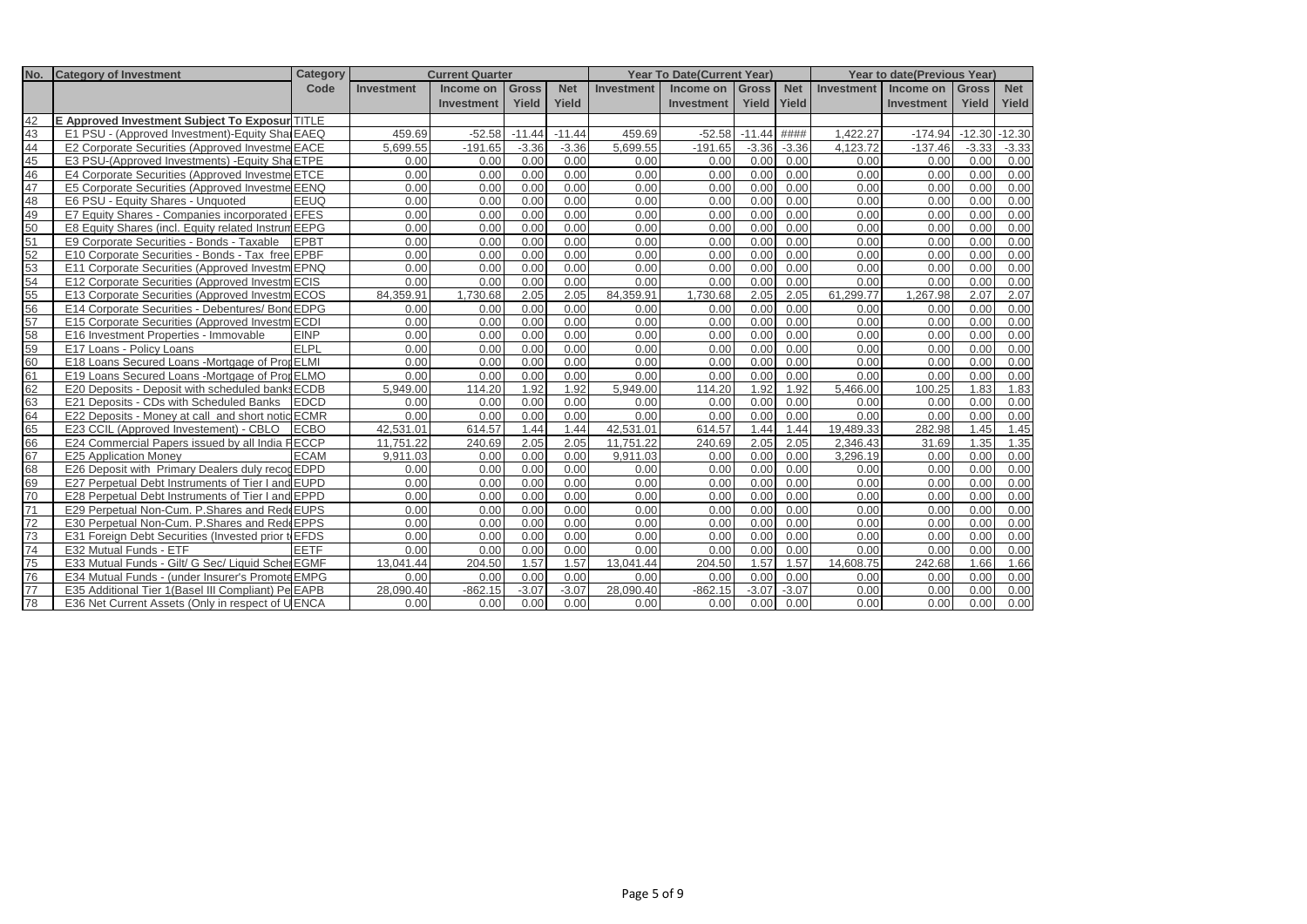| No. | <b>Category of Investment</b>                       | <b>Category</b> | <b>Current Quarter</b> |            |              |            | <b>Year To Date(Current Year)</b> |                   |                    |            | <b>Year to date(Previous Year)</b> |            |              |            |
|-----|-----------------------------------------------------|-----------------|------------------------|------------|--------------|------------|-----------------------------------|-------------------|--------------------|------------|------------------------------------|------------|--------------|------------|
|     |                                                     | Code            | Investment             | Income on  | <b>Gross</b> | <b>Net</b> | <b>Investment</b>                 | Income on         | Gross <sub>I</sub> | <b>Net</b> | Investment                         | Income on  | <b>Gross</b> | <b>Net</b> |
|     |                                                     |                 |                        | Investment | Yield        | Yield      |                                   | <b>Investment</b> | Yield              | Yield      |                                    | Investment | Yield        | Yield      |
| 79  | <b>F Other than Approved Securities</b>             | <b>TITLE</b>    |                        |            |              |            |                                   |                   |                    |            |                                    |            |              |            |
| 80  | F1 Alternate Investment Fund - AIF                  | <b>OAFA</b>     | 0.00                   | 0.00       | 0.00         | 0.00       | 0.00                              | 0.00              | 0.00               | 0.00       | 0.00                               | 0.00       | 0.00         | 0.00       |
| 81  | F2 Other than Approved Investments -Bonds OBPT      |                 | 0.00                   | 0.00       | 0.00         | 0.00       | 0.00                              | 0.00              | 0.00               | 0.00       | 0.00                               | 0.00       | 0.00         | 0.00       |
| 82  | F3 Other than Approved Investments - Bonds OBPF     |                 | 0.00                   | 0.00       | 0.00         | 0.00       | 0.00                              | 0.00              | 0.00               | 0.00       | 0.00                               | 0.00       | 0.00         | 0.00       |
| 83  | F4 Other than Approved Investments - Equity OESH    |                 | 0.00                   | 0.00       | 0.00         | 0.00       | 0.00                              | 0.00              | 0.00               | 0.00       | 0.00                               | 0.00       | 0.00         | 0.00       |
| 84  | F5 Equity Shares (incl. Equity related Instrum OEPG |                 | 0.00                   | 0.00       | 0.00         | 0.00       | 0.00                              | 0.00              | 0.00               | 0.00       | 0.00                               | 0.00       | 0.00         | 0.00       |
| 85  | F6 Other than Approved Investments -Deben OLDB      |                 | 0.00                   | 0.00       | 0.00         | 0.00       | 0.00                              | 0.00              | 0.00               | 0.00       | 0.00                               | 0.00       | 0.00         | 0.00       |
| 86  | F7 Debentures/ Bonds/ CPs/ Loans etc. - ProODPG     |                 | 0.00                   | 0.00       | 0.00         | 0.00       | 0.00                              | 0.00              | 0.00               | 0.00       | 0.00                               | 0.00       | 0.00         | 0.00       |
| 87  | <b>F8 Commercial Papers</b>                         | <b>OACP</b>     | 0.00                   | 0.00       | 0.00         | 0.00       | 0.00                              | 0.00              | 0.00               | 0.00       | 0.00                               | 0.00       | 0.00         | 0.00       |
| 88  | F9 Other than Approved Investments - Pref SOPSH     |                 | 0.00                   | 0.00       | 0.00         | 0.00       | 0.00                              | 0.00              | 0.00               | 0.00       | 0.00                               | 0.00       | 0.00         | 0.00       |
| 89  | F10 Other than Approved Investments - VentuOVNF     |                 | 0.00                   | 0.00       | 0.00         | 0.00       | 0.00                              | 0.00              | 0.00               | 0.00       | 0.00                               | 0.00       | 0.00         | 0.00       |
| 90  | F11 Other than Approved Investments - Short OSLU    |                 | 0.00                   | 0.00       | 0.00         | 0.00       | 0.00                              | 0.00              | 0.00               | 0.00       | 0.00                               | 0.00       | 0.00         | 0.00       |
| 91  | F12 Other than Approved Investments - Tern OTLW     |                 | 0.00                   | 0.00       | 0.00         | 0.00       | 0.00                              | 0.00              | 0.00               | 0.00       | 0.00                               | 0.00       | 0.00         | 0.00       |
| 92  | F13 Mutual Funds - Debt/ Income/ Serial Pla OMGS    |                 | 0.00                   | 0.00       | 0.00         | 0.00       | 0.00                              | 0.00              | 0.00               | 0.00       | 0.00                               | 0.00       | 0.00         | 0.00       |
| 93  | F14 Mutual Funds - ETF                              | <b>OETF</b>     | 0.00                   | 0.00       | 0.00         | 0.00       | 0.00                              | 0.00              | 0.00               | 0.00       | 0.00                               | 0.00       | 0.00         | 0.00       |
| 94  | F15 Mutual Funds - (under Insurer's Promote OMPG    |                 | 0.00                   | 0.00       | 0.00         | 0.00       | 0.00                              | 0.00              | 0.00               | 0.00       | 0.00                               | 0.00       | 0.00         | 0.00       |
| 95  | F16 Derivative Instruments                          | <b>OCDI</b>     | 0.00                   | 0.00       | 0.00         | 0.00       | 0.00                              | 0.00              | 0.00               | 0.00       | 0.00                               | 0.00       | 0.00         | 0.00       |
| 96  | F17 Securitised Assets (underlying assets HoOPSA    |                 | 0.00                   | 0.00       | 0.00         | 0.00       | 0.00                              | 0.00              | 0.00               | 0.00       | 0.00                               | 0.00       | 0.00         | 0.00       |
| 97  | F18 Equity Shares (PSU \$ Unlisted)                 | <b>OEPU</b>     | 0.00                   | 0.00       | 0.00         | 0.00       | 0.00                              | 0.00              | 0.00               | 0.00       | 0.00                               | 0.00       | 0.00         | 0.00       |
| 98  | F19 Investment properties - Immovable               | <b>OIPI</b>     | 0.00                   | 0.00       | 0.00         | 0.00       | 0.00                              | 0.00              | 0.00               | 0.00       | 0.00                               | 0.00       | 0.00         | 0.00       |
|     |                                                     | <b>TOTAL</b>    | 709,449.25             | 11,450.62  | 1.61         | 1.61       | 709,449.25                        | 11,450.62         | 1.61               | 1.61       | 616,640.70                         | 12,596.05  | 2.04         | 2.04       |

#### **CERTIFICATION**

Certified that the information given herein are correct and complete to the best of my knowledge and belief and nothing has been concealed or suppressed

Signature : \_\_\_\_\_ Date : 10 Jul 2018 Full Name : Satishwar Balakrishnan Chief Financial Officer

Note: Category of investment (COI) shall be as per Guidelines, as amended from time to time

1. Based on daily simple Average of Investments

2. Yield netted for tax

3. In the previous year column, figures of the corresponding Year to date of the previous financial year shall be shown.

4. FORM-1 shall be prepared in respect of each fund. In case of ULIP FORM-1 shall be prepared at Segregated Fund (SFIN) level and also at consolidated level.

5. YTD Income on investment shall be reconciled with figures in P&L and Revenue account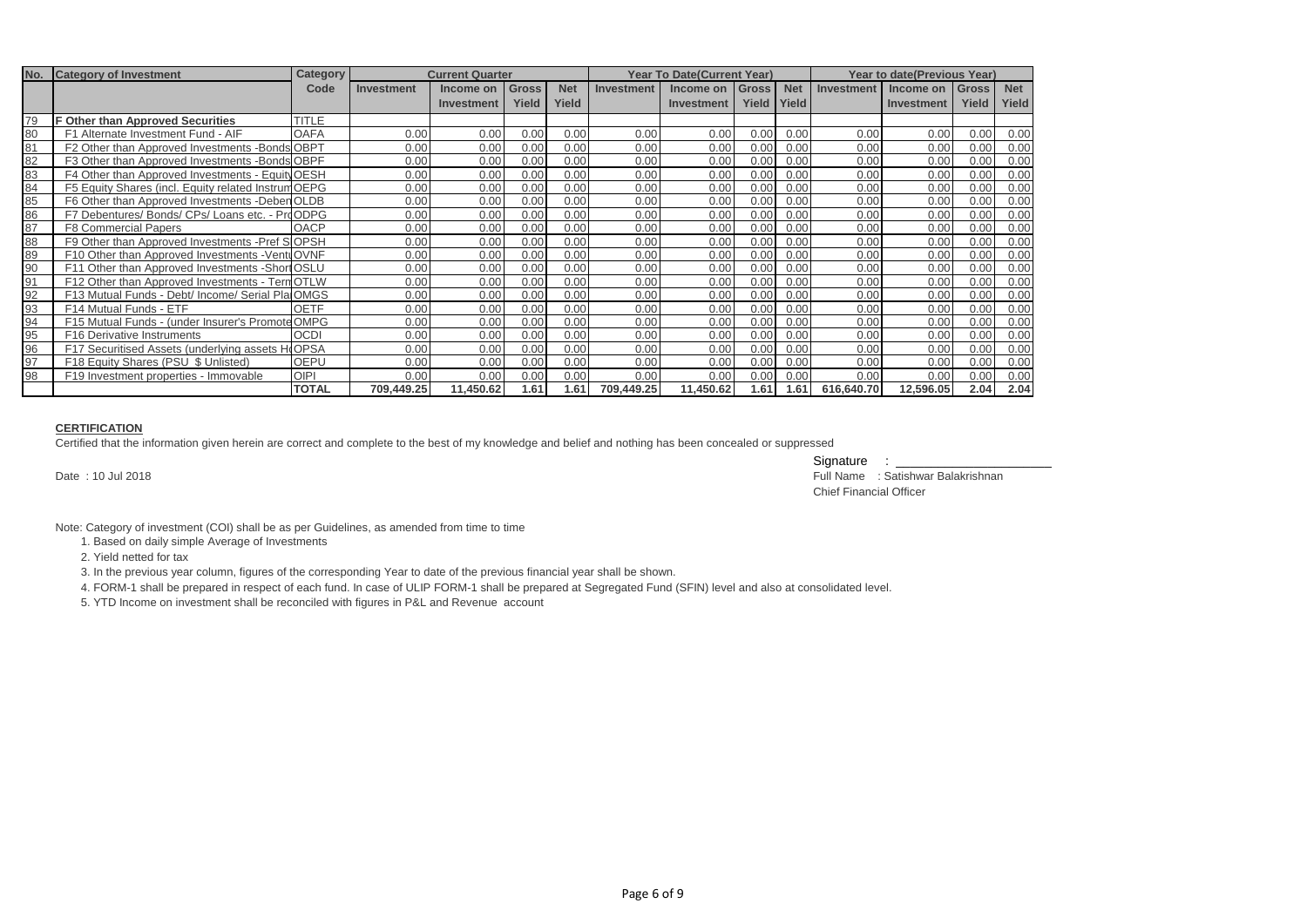# **Form 1**

**(Read with Regulation 10)**

**Name of the Insurer : IndiaFirst Life Insurance Company Limited**

**Registration Number :143 Dated 05th Nov 2009**

**Statement as on : 30 Jun 2018 Name of the Fund: ULIP**

Statement of Investment and Income on Investment **Statement** (Rs in Lakhs)

**Periodicity of Submission : Quarterly**

|                 | No. Category of Investment                            | Category     |                   | <b>Current Quarter</b> |               |               |            | <b>Year To Date(Current Year)</b> |               |               |                   | Year to date(Previous Year) |               |            |
|-----------------|-------------------------------------------------------|--------------|-------------------|------------------------|---------------|---------------|------------|-----------------------------------|---------------|---------------|-------------------|-----------------------------|---------------|------------|
|                 |                                                       | Code         | <b>Investment</b> | Income on              | <b>Gross</b>  | <b>Net</b>    | Investment | Income on                         | <b>Gross</b>  | <b>Net</b>    | <b>Investment</b> | Income on                   | <b>Gross</b>  | <b>Net</b> |
|                 |                                                       |              |                   | Investment             | Yield         | Yield         |            | <b>Investment</b>                 | Yield         | Yield         |                   | <b>Investment</b>           | Yield         | Yield      |
|                 |                                                       |              | (Rs)              | (Rs)                   | $\frac{0}{0}$ | $\frac{0}{2}$ | (Rs)       | (Rs)                              | $\frac{0}{0}$ | $\frac{0}{0}$ | (Rs)              | (Rs)                        | $\frac{0}{0}$ | $\%$       |
|                 | <b>A Central Government Securities</b>                | <b>TITLE</b> |                   |                        |               |               |            |                                   |               |               |                   |                             |               |            |
| 2               | A1 Central Government Bonds                           | <b>CGSB</b>  | 23,259.49         | $-344.47$              | $-1.48$       | $-1.48$       | 23,259.49  | $-344.47$                         | $-1.48$       | $-1.48$       | 52,445.09         | 1,145.78                    | 2.18          | 2.18       |
| 3               | A2 Special Deposits                                   | <b>CSPD</b>  | 0.00              | 0.00                   | 0.00          | 0.00          | 0.00       | 0.00                              | 0.00          | 0.00          | 0.00              | 0.00                        | 0.00          | 0.00       |
| 4               | A3 Deposit under Sec 7 of Insurance Act, 19 CDSS      |              | 0.00              | 0.00                   | 0.00          | 0.00          | 0.00       | 0.00                              | 0.00          | 0.00          | 0.00              | 0.00                        | 0.00          | 0.00       |
| 5               | A4 Treasury Bills                                     | <b>CTRB</b>  | 15.922.01         | 242.28                 | 1.52          | 1.52          | 15.922.01  | 242.28                            | 1.52          | 1.52          | 9.954.60          | 147.92                      | 1.49          | 1.49       |
| 6               | <b>B Government Securities / Other Approved TITLE</b> |              |                   |                        |               |               |            |                                   |               |               |                   |                             |               |            |
| 7               | <b>B1 Central Government Guaranteed Loans/ CGSL</b>   |              | 1,627.34          | $-5.13$                | $-0.32$       | $-0.32$       | 1,627.34   | $-5.13$                           | $-0.32$       | $-0.32$       | 1,706.95          | 41.07                       | 2.41          | 2.41       |
| 8               | B2 State Government Bonds/ Development LSGGB          |              | 0.00              | 0.00                   | 0.00          | 0.00          | 0.00       | 0.00                              | 0.00          | 0.00          | 0.00              | 0.00                        | 0.00          | 0.00       |
| 9               | <b>B3 State Government Guaranteed Loans</b>           | <b>SGGL</b>  | 1,555.69          | $-21.77$               | $-1.40$       | $-1.40$       | 1,555.69   | $-21.77$                          | $-1.40$       | $-1.40$       | 4,145.54          | 153.96                      | 3.71          | 3.71       |
| 10              | B4 Other Approved Securities (excluding Infr SGOA     |              | 0.00              | 0.00                   | 0.00          | 0.00          | 0.00       | 0.00                              | 0.00          | 0.00          | 0.00              | 0.00                        | 0.00          | 0.00       |
| 11              | <b>B5 Guaranteed Equity</b>                           | <b>SGGE</b>  | 0.00              | 0.00                   | 0.00          | 0.00          | 0.00       | 0.00                              | 0.00          | 0.00          | 0.00              | 0.00                        | 0.00          | 0.00       |
| 12              | C Housing and Loans to State Govt for hou TITLE       |              |                   |                        |               |               |            |                                   |               |               |                   |                             |               |            |
| 13              | C1 Loans to State Govt. for Housing                   | <b>HLSH</b>  | 0.00              | 0.00                   | 0.00          | 0.00          | 0.00       | 0.00                              | 0.00          | 0.00          | 0.00              | 0.00                        | 0.00          | 0.00       |
| 14              | C2 Loans to State Govt. for Fire Fighting Equ HLSF    |              | 0.00              | 0.00                   | 0.00          | 0.00          | 0.00       | 0.00                              | 0.00          | 0.00          | 0.00              | 0.00                        | 0.00          | 0.00       |
| 15              | C3 Term Loan - HUDCO/NHB/Institutions ac HTLH         |              | 0.00              | 0.00                   | 0.00          | 0.00          | 0.00       | 0.00                              | 0.00          | 0.00          | 0.00              | 0.00                        | 0.00          | 0.00       |
| 16              | C4 Commercial Papers - NHB/Institutions ad HTLN       |              | 0.00              | 0.00                   | 0.00          | 0.00          | 0.00       | 0.00                              | 0.00          | 0.00          | 0.00              | 0.00                        | 0.00          | 0.00       |
| 17              | C5 Housing - Securitised Assets (Approved HMBS        |              | 0.00              | 0.00                   | 0.00          | 0.00          | 0.00       | 0.00                              | 0.00          | 0.00          | 0.00              | 0.00                        | 0.00          | 0.00       |
| 18              | C6 Bonds/ Debentures/ CPs/ Loans - Promot HDPG        |              | 0.00              | 0.00                   | 0.00          | 0.00          | 0.00       | 0.00                              | 0.00          | 0.00          | 0.00              | 0.00                        | 0.00          | 0.00       |
| 19              | C7 Bonds/Debentures issued by HUDCO                   | <b>HTHD</b>  | 0.00              | 0.00                   | 0.00          | 0.00          | 0.00       | 0.00                              | 0.00          | 0.00          | 0.00              | 0.00                        | 0.00          | 0.00       |
| 20              | C8 Bonds/Debentures issued by NHB/ InstituHTDN        |              | 16.865.50         | $-63.79$               | $-0.38$       | $-0.38$       | 16.865.50  | $-63.79$                          | $-0.38$       | $-0.38$       | 16.719.97         | 418.44                      | 2.50          | 2.50       |
| 21              | C9 Bonds/Debentures issued by Authority co HTDA       |              | 0.00              | 0.00                   | 0.00          | 0.00          | 0.00       | 0.00                              | 0.00          | 0.00          | 0.00              | 0.00                        | 0.00          | 0.00       |
| 22              | C10 Bonds/Debentures issued by HUDCO                  | <b>HFHD</b>  | 0.00              | 0.00                   | 0.00          | 0.00          | 0.00       | 0.00                              | 0.00          | 0.00          | 0.00              | 0.00                        | 0.00          | 0.00       |
| 23              | C11 Bonds/Debentures issued by NHB/ InstitHFDN        |              | 0.00              | 0.00                   | 0.00          | 0.00          | 0.00       | 0.00                              | 0.00          | 0.00          | 0.00              | 0.00                        | 0.00          | 0.00       |
| 24              | C12 Bonds/Debentures issued by Authority o HFDA       |              | 0.00              | 0.00                   | 0.00          | 0.00          | 0.00       | 0.00                              | 0.00          | 0.00          | 0.00              | 0.00                        | 0.00          | 0.00       |
| 25              | D Infrastructure Investments                          | <b>TITLE</b> |                   |                        |               |               |            |                                   |               |               |                   |                             |               |            |
| 26              | D1 Infrastructure - Other Approved Securities ISAS    |              | 0.00              | 0.00                   | 0.00          | 0.00          | 0.00       | 0.00                              | 0.00          | 0.00          | 0.00              | 0.00                        | 0.00          | 0.00       |
| 27              | D2 Infrastructure - PSU - Equity shares - QueITPE     |              | 3,199.85          | 79.27                  | 2.48          | 2.48          | 3,199.85   | 79.27                             | 2.48          | 2.48          | 2.120.49          | 132.81                      | 6.26          | 6.26       |
| 28              | D3 Infrastructure - Corporate Securities - EquITCE    |              | 2.385.25          | $-191.28$              | $-8.02$       | $-8.02$       | 2.385.25   | $-191.28$                         | $-8.02$       | $-8.02$       | 877.47            | $-119.40$                   | $-13.61$      | $-13.61$   |
| 29              | D4 Infrastructure - PSU - Equity Shares - UndENQ      |              | 0.00              | 0.00                   | 0.00          | 0.00          | 0.00       | 0.00                              | 0.00          | 0.00          | 0.00              | 0.00                        | 0.00          | 0.00       |
| $\overline{30}$ | D5 Infrastructure - Equity and Equity Related IEUQ    |              | 0.00              | 0.00                   | 0.00          | 0.00          | 0.00       | 0.00                              | 0.00          | 0.00          | 0.00              | 0.00                        | 0.00          | 0.00       |
| 31              | D6 Infrastructure - Equity and Equity Related IEPG    |              | 0.00              | 0.00                   | 0.00          | 0.00          | 0.00       | 0.00                              | 0.00          | 0.00          | 0.00              | 0.00                        | 0.00          | 0.00       |
| 32              | D7 Infrastructure - Securitised Assets (Appro IESA    |              | 0.00              | 0.00                   | 0.00          | 0.00          | 0.00       | 0.00                              | 0.00          | 0.00          | 0.00              | 0.00                        | 0.00          | 0.00       |
| 33              | D8 Infrastructure - Debenture/ Bonds/ CPs/ LIDPG      |              | 0.00              | 0.00                   | 0.00          | 0.00          | 0.00       | 0.00                              | 0.00          | 0.00          | 0.00              | 0.00                        | 0.00          | 0.00       |
| 34              | D9 Infrastructure - PSU - Debentures/ Bonds IPTD      |              | 25,161.31         | $-169.53$              | $-0.67$       | $-0.67$       | 25.161.31  | $-169.53$                         | $-0.67$       | $-0.67$       | 21,818.60         | 542.57                      | 2.49          | 2.49       |
| 35              | D10 Infrastructure - PSU - CPs                        | <b>IPCP</b>  | 0.00              | 0.00                   | 0.00          | 0.00          | 0.00       | 0.00                              | 0.00          | 0.00          | 0.00              | 0.00                        | 0.00          | 0.00       |
| 36              | D11 Infrastructure - Other Corporate Securiti ICTD    |              | 13,750.24         | 9.57                   | 0.07          | 0.07          | 13,750.24  | 9.57                              | 0.07          | 0.07          | 10.634.46         | 265.34                      | 2.50          | 2.50       |
| 37              | D12 Infrastructure - Other Corporate Securiti ICCP    |              | 0.00              | 0.00                   | 0.00          | 0.00          | 0.00       | 0.00                              | 0.00          | 0.00          | 2.360.45          | 46.18                       | 1.96          | 1.96       |
| 38              | D13 Infrastructure - Term Loans (with ChargeILWC      |              | 0.00              | 0.00                   | 0.00          | 0.00          | 0.00       | 0.00                              | 0.00          | 0.00          | 0.00              | 0.00                        | 0.00          | 0.00       |
| 39              | D14 Infrastructure - PSU - Debentures/ Bond IPFD      |              | 0.00              | 0.00                   | 0.00          | 0.00          | 0.00       | 0.00                              | 0.00          | 0.00          | 0.00              | 0.00                        | 0.00          | 0.00       |
| 40              | D15 Infrastructure - Other Corporate Securiti ICFD    |              | 0.00              | 0.00                   | 0.00          | 0.00          | 0.00       | 0.00                              | 0.00          | 0.00          | 0.00              | 0.00                        | 0.00          | 0.00       |
| 41              | D16 Infrastructure - Bonds                            | <b>ILBI</b>  | 0.00              | 0.00                   | 0.00          | 0.00          | 0.00       | 0.00                              | 0.00          | 0.00          | 1,031.98          | 32.21                       | 3.12          | 3.12       |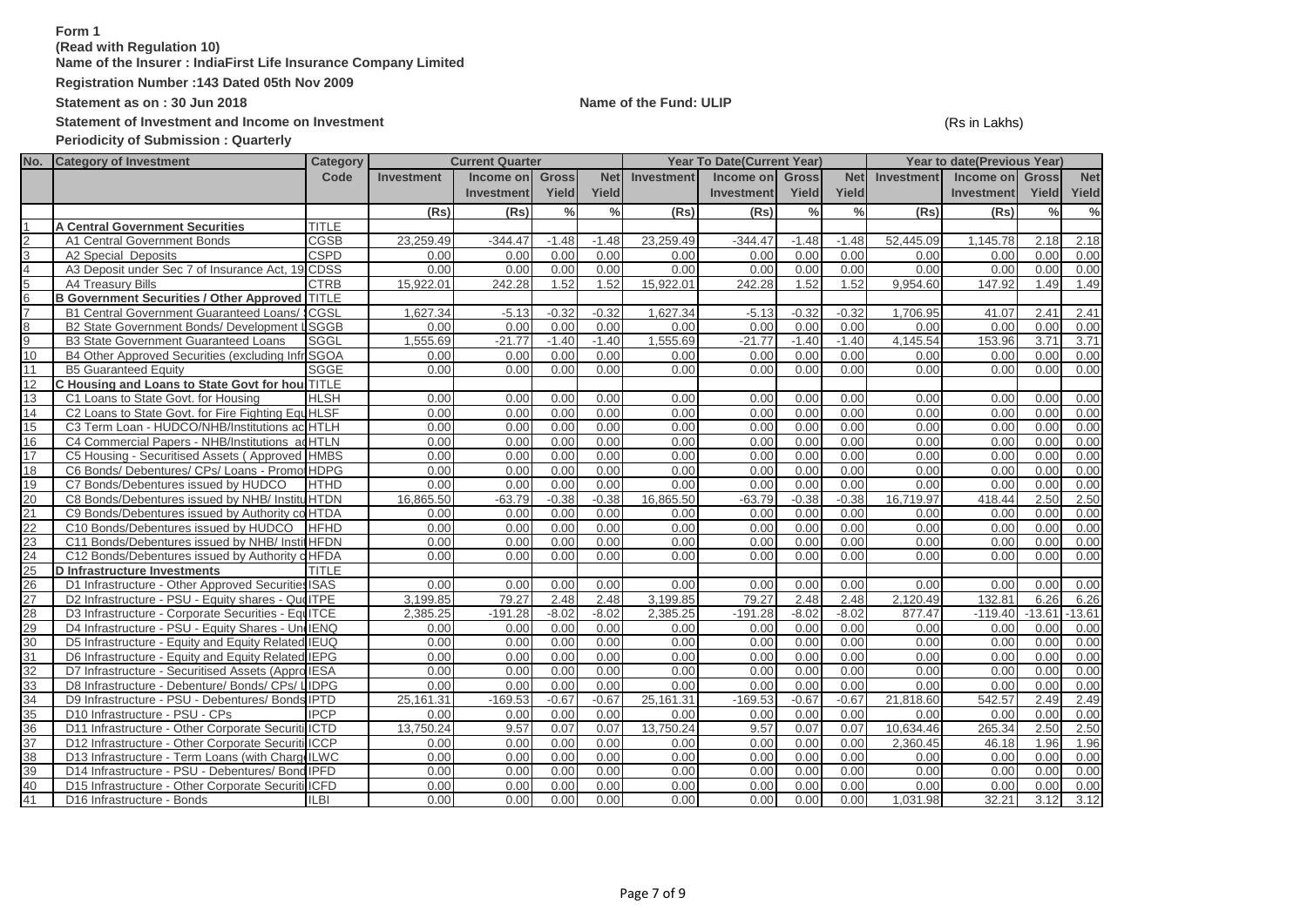| No. | <b>Category of Investment</b>                       | <b>Category</b> |            | <b>Current Quarter</b> |              |            |                   | <b>Year To Date (Current Year)</b> |              |            |                   | <b>Year to date (Previous Year)</b> |         |            |
|-----|-----------------------------------------------------|-----------------|------------|------------------------|--------------|------------|-------------------|------------------------------------|--------------|------------|-------------------|-------------------------------------|---------|------------|
|     |                                                     | Code            | Investment | Income on              | <b>Gross</b> | <b>Net</b> | <b>Investment</b> | Income on                          | <b>Gross</b> | <b>Net</b> | <b>Investment</b> | Income on Gross                     |         | <b>Net</b> |
|     |                                                     |                 |            | <b>Investment</b>      | Yield        | Yield      |                   | <b>Investment</b>                  | Yield        | Yield      |                   | Investment                          | Yield   | Yield      |
| 42  | E Approved Investment Subject To Exposur TITLE      |                 |            |                        |              |            |                   |                                    |              |            |                   |                                     |         |            |
| 43  | E1 PSU - (Approved Investment)-Equity Sha EAEQ      |                 | 13.094.50  | $-1.027.59$            | $-7.85$      | $-7.85$    | 13.094.50         | $-1.027.59$                        | $-7.85$      | $-7.85$    | 23.471.44         | $-1.316.11$                         | $-5.61$ | $-5.61$    |
| 44  | E2 Corporate Securities (Approved Investme EACE     |                 | 147.175.16 | 8.435.04               | 5.73         | 5.73       | 147.175.16        | 8.435.04                           | 5.73         | 5.73       | 125.335.64        | 7.429.89                            | 5.93    | 5.93       |
| 45  | E3 PSU-(Approved Investments) - Equity Sha ETPE     |                 | 0.00       | 0.00                   | 0.00         | 0.00       | 0.00              | 0.00                               | 0.00         | 0.00       | 0.00              | 0.00                                | 0.00    | 0.00       |
| 46  | E4 Corporate Securities (Approved Investme ETCE     |                 | 0.00       | 0.00                   | 0.00         | 0.00       | 0.00              | 0.00                               | 0.00         | 0.00       | 0.00              | 0.00                                | 0.00    | 0.00       |
| 47  | E5 Corporate Securities (Approved Investme EENQ     |                 | 0.00       | 0.00                   | 0.00         | 0.00       | 0.00              | 0.00                               | 0.00         | 0.00       | 0.00              | 0.00                                | 0.00    | 0.00       |
| 48  | E6 PSU - Equity Shares - Unquoted                   | <b>EEUQ</b>     | 0.00       | 0.00                   | 0.00         | 0.00       | 0.00              | 0.00                               | 0.00         | 0.00       | 0.00              | 0.00                                | 0.00    | 0.00       |
| 49  | E7 Equity Shares - Companies incorporated EFES      |                 | 0.00       | 0.00                   | 0.00         | 0.00       | 0.00              | 0.00                               | 0.00         | 0.00       | 0.00              | 0.00                                | 0.00    | 0.00       |
| 50  | E8 Equity Shares (incl. Equity related Instrum EEPG |                 | 0.00       | 0.00                   | 0.00         | 0.00       | 0.00              | 0.00                               | 0.00         | 0.00       | 0.00              | 0.00                                | 0.00    | 0.00       |
| 51  | E9 Corporate Securities - Bonds - Taxable           | <b>EPBT</b>     | 0.00       | 0.00                   | 0.00         | 0.00       | 0.00              | 0.00                               | 0.00         | 0.00       | 0.00              | 0.00                                | 0.00    | 0.00       |
| 52  | E10 Corporate Securities - Bonds - Tax free EPBF    |                 | 0.00       | 0.00                   | 0.00         | 0.00       | 0.00              | 0.00                               | 0.00         | 0.00       | 0.00              | 0.00                                | 0.00    | 0.00       |
| 53  | E11 Corporate Securities (Approved Investm EPNQ     |                 | 0.00       | 0.00                   | 0.00         | 0.00       | 0.00              | 0.00                               | 0.00         | 0.00       | 0.00              | 0.00                                | 0.00    | 0.00       |
| 54  | E12 Corporate Securities (Approved Investm ECIS     |                 | 0.00       | 0.00                   | 0.00         | 0.00       | 0.00              | 0.00                               | 0.00         | 0.00       | 0.00              | 0.00                                | 0.00    | 0.00       |
| 55  | E13 Corporate Securities (Approved Investm ECOS     |                 | 33.824.45  | 143.22                 | 0.42         | 0.42       | 33,824.45         | 143.22                             | 0.42         | 0.42       | 15,995.84         | 484.95                              | 3.03    | 3.03       |
| 56  | E14 Corporate Securities - Debentures/ Bond EDPG    |                 | 0.00       | 0.00                   | 0.00         | 0.00       | 0.00              | 0.00                               | 0.00         | 0.00       | 0.00              | 0.00                                | 0.00    | 0.00       |
| 57  | E15 Corporate Securities (Approved Investm ECDI     |                 | 0.00       | 0.00                   | 0.00         | 0.00       | 0.00              | 0.00                               | 0.00         | 0.00       | 0.00              | 0.00                                | 0.00    | 0.00       |
| 58  | E16 Investment Properties - Immovable               | <b>EINP</b>     | 0.00       | 0.00                   | 0.00         | 0.00       | 0.00              | 0.00                               | 0.00         | 0.00       | 0.00              | 0.00                                | 0.00    | 0.00       |
| 59  | E17 Loans - Policy Loans                            | ELPL            | 0.00       | 0.00                   | 0.00         | 0.00       | 0.00              | 0.00                               | 0.00         | 0.00       | 0.00              | 0.00                                | 0.00    | 0.00       |
| 60  | E18 Loans Secured Loans - Mortgage of Prot ELMI     |                 | 0.00       | 0.00                   | 0.00         | 0.00       | 0.00              | 0.00                               | 0.00         | 0.00       | 0.00              | 0.00                                | 0.00    | 0.00       |
| 61  | E19 Loans Secured Loans -Mortgage of PropELMO       |                 | 0.00       | 0.00                   | 0.00         | 0.00       | 0.00              | 0.00                               | 0.00         | 0.00       | 0.00              | 0.00                                | 0.00    | 0.00       |
| 62  | E20 Deposits - Deposit with scheduled banks ECDB    |                 | 5.400.00   | 5.94                   | 0.11         | 0.11       | 5.400.00          | 5.94                               | 0.11         | 0.11       | 4,156.58          | 10.25                               | 0.25    | 0.25       |
| 63  | E21 Deposits - CDs with Scheduled Banks             | <b>EDCD</b>     | 0.00       | 0.00                   | 0.00         | 0.00       | 0.00              | 0.00                               | 0.00         | 0.00       | 0.00              | 0.00                                | 0.00    | 0.00       |
| 64  | E22 Deposits - Money at call and short notic ECMR   |                 | 0.00       | 0.00                   | 0.00         | 0.00       | 0.00              | 0.00                               | 0.00         | 0.00       | 0.00              | 0.00                                | 0.00    | 0.00       |
| 65  | E23 CCIL (Approved Investement) - CBLO              | <b>ECBO</b>     | 22.613.93  | 327.12                 | 1.45         | 1.45       | 22.613.93         | 327.12                             | 1.45         | 1.45       | 20,480.79         | 300.63                              | 1.47    | 1.47       |
| 66  | E24 Commercial Papers issued by all India FECCP     |                 | 8.757.72   | 176.12                 | 2.01         | 2.01       | 8,757.72          | 176.12                             | 2.01         | 2.01       | 2,336.70          | 8.76                                | 0.38    | 0.38       |
| 67  | <b>E25 Application Money</b>                        | <b>ECAM</b>     | 2,483.08   | 0.00                   | 0.00         | 0.00       | 2,483.08          | 0.00                               | 0.00         | 0.00       | 8,313.17          | 0.00                                | 0.00    | 0.00       |
| 68  | E26 Deposit with Primary Dealers duly recod EDPD    |                 | 0.00       | 0.00                   | 0.00         | 0.00       | 0.00              | 0.00                               | 0.00         | 0.00       | 0.00              | 0.00                                | 0.00    | 0.00       |
| 69  | E27 Perpetual Debt Instruments of Tier I and EUPD   |                 | 0.00       | 0.00                   | 0.00         | 0.00       | 0.00              | 0.00                               | 0.00         | 0.00       | 0.00              | 0.00                                | 0.00    | 0.00       |
| 70  | E28 Perpetual Debt Instruments of Tier I and EPPD   |                 | 0.00       | 0.00                   | 0.00         | 0.00       | 0.00              | 0.00                               | 0.00         | 0.00       | 0.00              | 0.00                                | 0.00    | 0.00       |
| 71  | E29 Perpetual Non-Cum. P. Shares and Rede EUPS      |                 | 0.00       | 0.00                   | 0.00         | 0.00       | 0.00              | 0.00                               | 0.00         | 0.00       | 0.00              | 0.00                                | 0.00    | 0.00       |
| 72  | E30 Perpetual Non-Cum. P. Shares and Rede EPPS      |                 | 0.00       | 0.00                   | 0.00         | 0.00       | 0.00              | 0.00                               | 0.00         | 0.00       | 0.00              | 0.00                                | 0.00    | 0.00       |
| 73  | E31 Foreign Debt Securities (Invested prior to EFDS |                 | 0.00       | 0.00                   | 0.00         | 0.00       | 0.00              | 0.00                               | 0.00         | 0.00       | 0.00              | 0.00                                | 0.00    | 0.00       |
| 74  | E32 Mutual Funds - ETF                              | <b>EETF</b>     | 0.00       | 0.00                   | 0.00         | 0.00       | 0.00              | 0.00                               | 0.00         | 0.00       | 4.677.33          | 370.21                              | 7.91    | 7.91       |
| 75  | E33 Mutual Funds - Gilt/ G Sec/ Liquid Scher EGMF   |                 | 0.00       | 0.00                   | 0.00         | 0.00       | 0.00              | 0.00                               | 0.00         | 0.00       | 10.117.84         | 165.79                              | 1.64    | 1.64       |
| 76  | E34 Mutual Funds - (under Insurer's Promote EMPG    |                 | 0.00       | 0.00                   | 0.00         | 0.00       | 0.00              | 0.00                               | 0.00         | 0.00       | 0.00              | 0.00                                | 0.00    | 0.00       |
| 77  | E35 Additional Tier 1 (Basel III Compliant) Pe EAPB |                 | 0.00       | 0.00                   | 0.00         | 0.00       | 0.00              | 0.00                               | 0.00         | 0.00       | 0.00              | 0.00                                | 0.00    | 0.00       |
| 78  | E36 Net Current Assets (Only in respect of UENCA    |                 | 5.711.78   | 0.00                   | 0.00         | 0.00       | 5,711.78          | 0.00                               | 0.00         | 0.00       | 3,590.91          | 0.00                                | 0.00    | 0.00       |